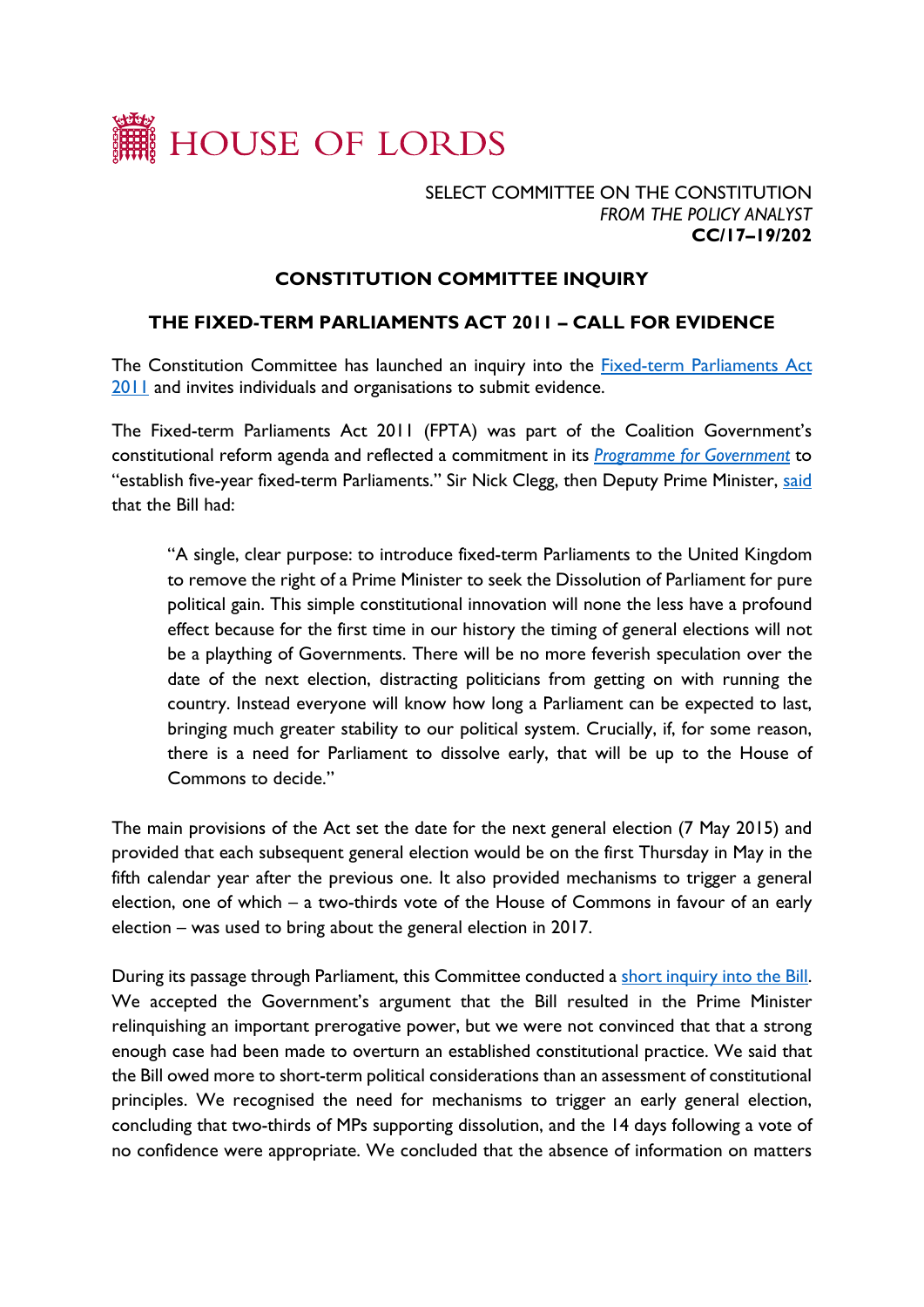of confidence (including defeats on key confidence issues such as the Queen's Speech or the Budget) was problematic and suggested the Bill should be amended to clarify its application.

For this purpose of this inquiry, we are interested in: whether the Act has resulted in a meaningful transfer of power from the Executive to Parliament; what the practical consequences of the Act are; and what the implications of repealing or amending the Act might be.

The Committee welcomes written submissions on any aspect of this topic, and particularly on the issues and questions set out below. Submissions need not address all the questions. Written evidence should be submitted online via the Committee's website: [www.parliament.uk/hlinquiry-fixed-term-parliaments-act-submission-form](https://protect-eu.mimecast.com/s/RzH2C3QL5hL3NrmsqsHt4?domain=parliament.uk) **The deadline for submissions is 5pm on Thursday 24 October 2019**.

We welcome contributions from all interested individuals and organisations. We believe that committees are better informed and can scrutinise public policy and legislation more effectively when they hear a range of different perspectives and we recognise that diversity can come in many forms. We encourage anyone with experience or expertise of an issue under investigation by a select committee to share their views with the committee, with the full knowledge that their views have value and are welcome.

## **Questions**

- 1) To what extent has the Fixed-term Parliaments Act 2011 led to a meaningful transfer of power from the Prime Minister to the House of Commons, removing "the right of Prime Minister to seek the Dissolution of Parliament for pure political gain"?
- 2) Is five years the appropriate length for fixed-terms between general elections?
- 3) Does the certainty of knowing when the next election will be notwithstanding the section 2 provisions for triggering an early general election – have an impact on good governance?
- 4) Are the mechanisms in the Act to trigger an early general election appropriate?
- 5) What impact has the Act had on the notion of the House of Commons having "confidence" in a Government? Is it still possible for the Government to make a vote in the House of Commons on a matter of policy a "confidence" issue?
- 6) What challenges arise for the political parties, the House of Commons and the civil service in the 14-day period following the passing of a motion of no confidence in the Government? Is there a risk of the monarch being drawn into the political debate during this period and, if so, how should this be mitigated?